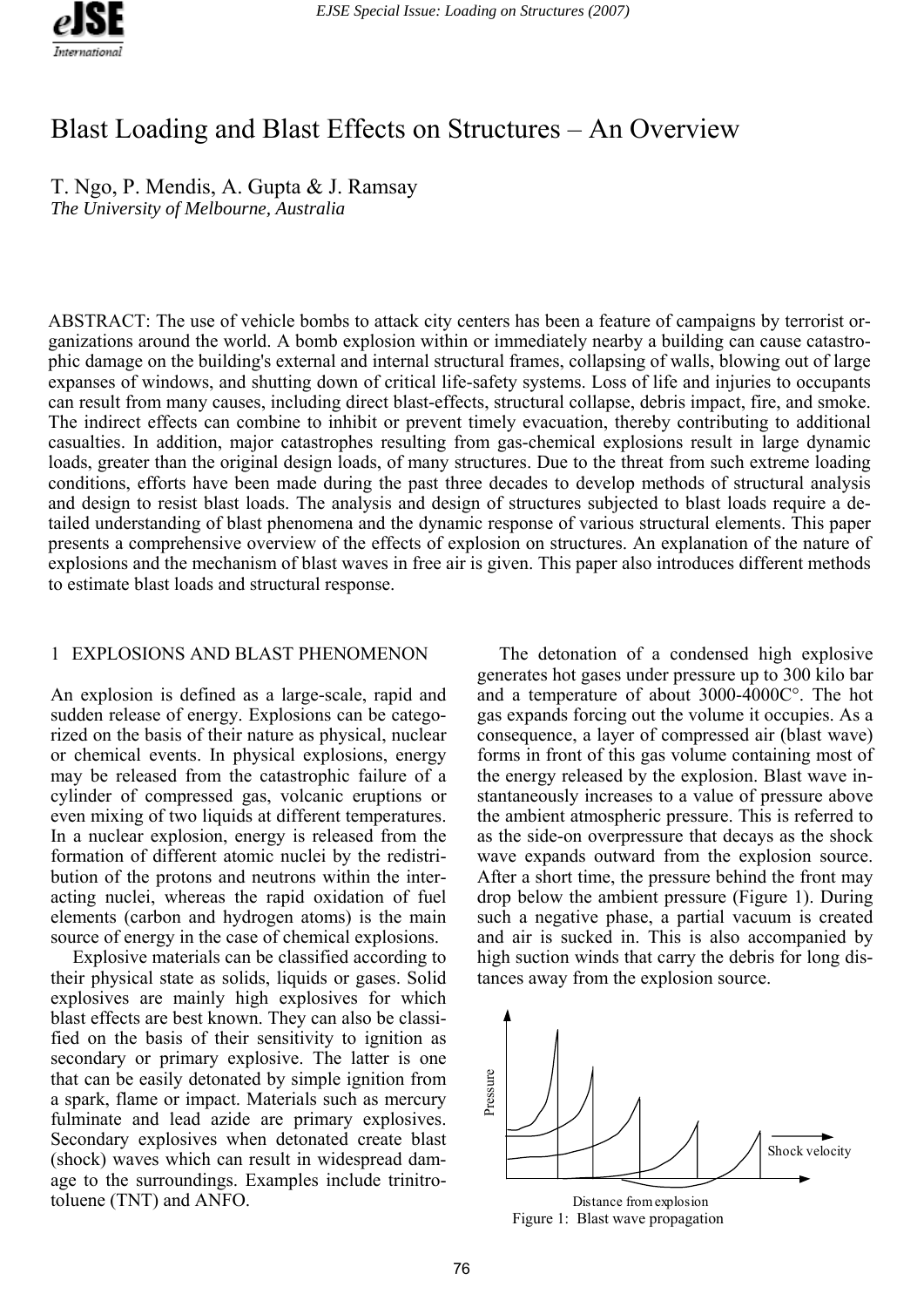



Figure 2: Blast wave pressure – Time history

#### 2 EXPLOSIVE AIR BLAST LOADING

The threat for a conventional bomb is defined by two equally important elements, the bomb size, or charge weight *W*, and the standoff distance *R* between the blast source and the target (Figure 3). For example, the blast occurred at the basement of World Trade Centre in 1993 has the charge weight of 816.5 kg TNT. The Oklahoma bomb in 1995 has a charge weight of 1814 kg at a stand off of 4.5m (Longinow, 1996). As terrorist attacks may range from the small letter bomb to the gigantic truck bomb as experienced in Oklahoma City, the mechanics of a conventional explosion and their effects on a target must be addressed.

The observed characteristics of air blast waves are found to be affected by the physical properties of the explosion source. Figure 2 shows a typical blast pressure profile. At the arrival time  $t_A$ , following the explosion, pressure at that position suddenly increases to a peak value of overpressure, *Pso*, over the ambient pressure, *Po*. The pressure then decays to ambient level at time  $t_d$ , then decays further to an under pressure *Pso-* (creating a partial vacumn) before eventually returning to ambient conditions at time  $t_d + t_d$ . The quantity  $P_{so}$  is usually referred to as the peak side-on overpressure, incident peak overpressure or merely peak overpressure (TM 5-1300, 1990).

The incident peak over pressures *Pso* are amplified by a reflection factor as the shock wave encounters an object or structure in its path. Except for specific focusing of high intensity shock waves at near 45° incidence, these reflection factors are typically greatest for normal incidence (a surface adjacent and perpendicular to the source) and diminish with the angle of obliquity or angular position relative to the

source. Reflection factors depend on the intensity of the shock wave, and for large explosives at normal incidence these reflection factors may enhance the incident pressures by as much as an order of magnitude.

Throughout the pressure-time profile, two main phases can be observed; portion above ambient is called positive phase of duration  $t_d$ , while that below ambient is called negative phase of duration,  $t_d$ . The negative phase is of a longer duration and a lower intensity than the positive duration. As the stand-off distance increases, the duration of the positive-phase blast wave increases resulting in a lower-amplitude, longer-duration shock pulse . Charges situated extremely close to a target structure impose a highly impulsive, high intensity pressure load over a localized region of the structure; charges situated further away produce a lower-intensity, longer-duration uniform pressure distribution over the entire structure. Eventually, the entire structure is engulfed in the shock wave, with reflection and diffraction effects creating focusing and shadow zones in a complex pattern around the structure. During the negative phase, the weakened structure may be subjected to impact by debris that may cause additional damage.



Figure 3: Blast loads on a building

If the exterior building walls are capable of resisting the blast load, the shock front penetrates through window and door openings, subjecting the floors, ceilings, walls, contents, and people to sudden pressures and fragments from shattered windows, doors, etc. Building components not capable of resisting the blast wave will fracture and be further fragmented and moved by the dynamic pressure that immediately follows the shock front. Building contents and people will be displaced and tumbled in the direction of blast wave propagation. In this manner the blast will propagate through the building.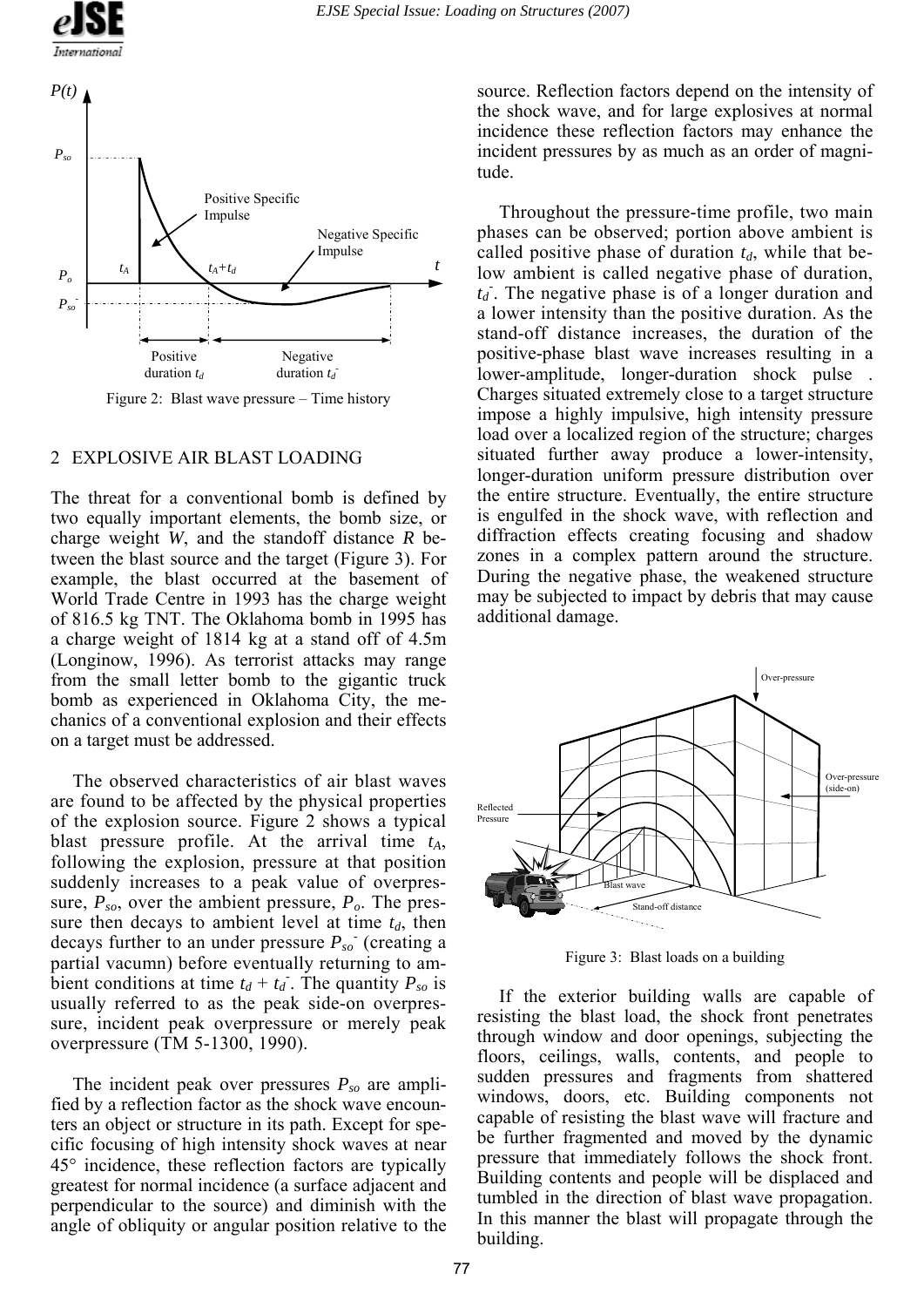

#### 2.1 *Blast Wave Scaling Laws*

All blast parameters are primarily dependent on the amount of energy released by a detonation in the form of a blast wave and the distance from the explosion. A universal normalized description of the blast effects can be given by scaling distance relative to  $(E/P_0)^{1/3}$  and scaling pressure relative to  $P_0$ , where *E* is the energy release (kJ) and  $P_0$  the ambient pressure (typically 100 kN/m<sup>2</sup>). For convenience, however, it is general practice to express the basic explosive input or charge weight *W* as an equivalent mass of TNT. Results are then given as a function of the dimensional distance parameter (scaled distance)  $Z = R/W^{1/3}$ , where *R* is the actual effective distance from the explosion. *W* is generally expressed in kilograms. Scaling laws provide parametric correlations between a particular explosion and a standard charge of the same substance.

#### 2.2 *Prediction of Blast Pressure*

Blast wave parameters for conventional high explosive materials have been the focus of a number of studies during the 1950's and 1960's. Estimations of peak overpressure due to spherical blast based on scaled distance  $Z = R/W^{1/3}$  were introduced by Brode (1955) as:

$$
P_{so} = \frac{6.7}{Z^3} + 1 \text{ bar } (P_{so} > 10 \text{ bar})
$$
  
\n
$$
P_{so} = \frac{0.975}{Z} + \frac{1.455}{Z^2} + \frac{5.85}{Z^3} - 0.019 \text{ bar}
$$
 (1)  
\n
$$
(0.1 \text{ bar} < P_{so} < 10 \text{ bar})
$$

Newmark and Hansen (1961) introduced a relationship to calculate the maximum blast overpressure,  $P_{so}$ , in bars, for a high explosive charge detonates at the ground surface as:

$$
P_{so} = 6784 \frac{W}{R^3} + 93 \left(\frac{W}{R^3}\right)^{\frac{1}{2}}
$$
 (2)

Another expression of the peak overpressure in kPa is introduced by Mills (1987), in which *W* is expressed as the equivalent charge weight in kilograms of TNT, and *Z* is the scaled distance:

$$
P_{so} = \frac{1772}{Z^3} - \frac{114}{Z^2} + \frac{108}{Z}
$$
 (3)

As the blast wave propagates through the atmosphere, the air behind the shock front is moving outward at lower velocity. The velocity of the air particles, and hence the wind pressure, depends on the peak overpressure of the blast wave. This later velocity of the air is associated with the dynamic pressure,  $q(t)$ . The maximum value,  $q_s$ , say, is given by

$$
q_s = 5p_{so}^2/2(p_{so} + 7p_o)
$$
 (4)

If the blast wave encounters an obstacle perpendicular to the direction of propagation, reflection increases the overpressure to a maximum reflected pressure  $P_r$  as:

$$
P_r = 2P_{so} \left\{ \frac{7P_o + 4P_{so}}{7P_o + P_{so}} \right\}
$$
 (5)

A full discussion and extensive charts for predicting blast pressures and blast durations are given by Mays and Smith (1995) and TM5-1300 (1990). Some representative numerical values of peak reflected overpressure are given in Table 1.

Table 1. Peak reflected overpressures  $P_r$  (in MPa) with different *W*-*R* combinations

| W<br>R           | 100 kg<br><b>TNT</b> | 500 kg<br><b>TNT</b> | 1000 kg<br><b>TNT</b> | 2000 kg<br><b>TNT</b> |
|------------------|----------------------|----------------------|-----------------------|-----------------------|
| 1 <sub>m</sub>   | 165.8                | 354.5                | 464.5                 | 602.9                 |
| 2.5 <sub>m</sub> | 34.2                 | 89.4                 | 130.8                 | 188.4                 |
| 5m               | 6.65                 | 24.8                 | 39.5                  | 60.19                 |
| 10 <sub>m</sub>  | 0.85                 | 4.25                 | 8.15                  | 14.7                  |
| 15m              | 0.27                 | 1.25                 | 2.53                  | 5.01                  |
| 20 <sub>m</sub>  | 0.14                 | 0.54                 | 1.06                  | 2.13                  |
| 25m              | 0.09                 | 0.29                 | 0.55                  | 1.08                  |
| 30 <sub>m</sub>  | 0.06                 | 0.19                 | 0.33                  | 0.63                  |

For design purposes, reflected overpressure can be idealized by an equivalent triangular pulse of maximum peak pressure  $P_r$  and time duration  $t_d$ , which yields the reflected impulse *ir*

$$
i_r = \frac{1}{2} P_r t_d \tag{6}
$$

Duration  $t_d$  is related directly to the time taken for the overpressure to be dissipated. Overpressure arising from wave reflection dissipates as the perturbation propagates to the edges of the obstacle at a velocity related to the speed of sound (*Us*) in the compressed and heated air behind the wave front. Denoting the maximum distance from an edge as *S* (for example, the lesser of the height or half the width of a conventional building), the additional pressure due to reflection is considered to reduce from  $P_r - P_{so}$  to zero in time  $3S/U_s$ . Conservatively, *Us* can be taken as the normal speed of sound, which is about 340 m/s, and the additional impulse to the structure evaluated on the assumption of a linear decay.

After the blast wave has passed the rear corner of a prismatic obstacle, the pressure similarly propagates on to the rear face; linear build-up over duration 5*S*/*Us* has been suggested. For skeletal structures the effective duration of the net overpressure load is thus small, and the drag loading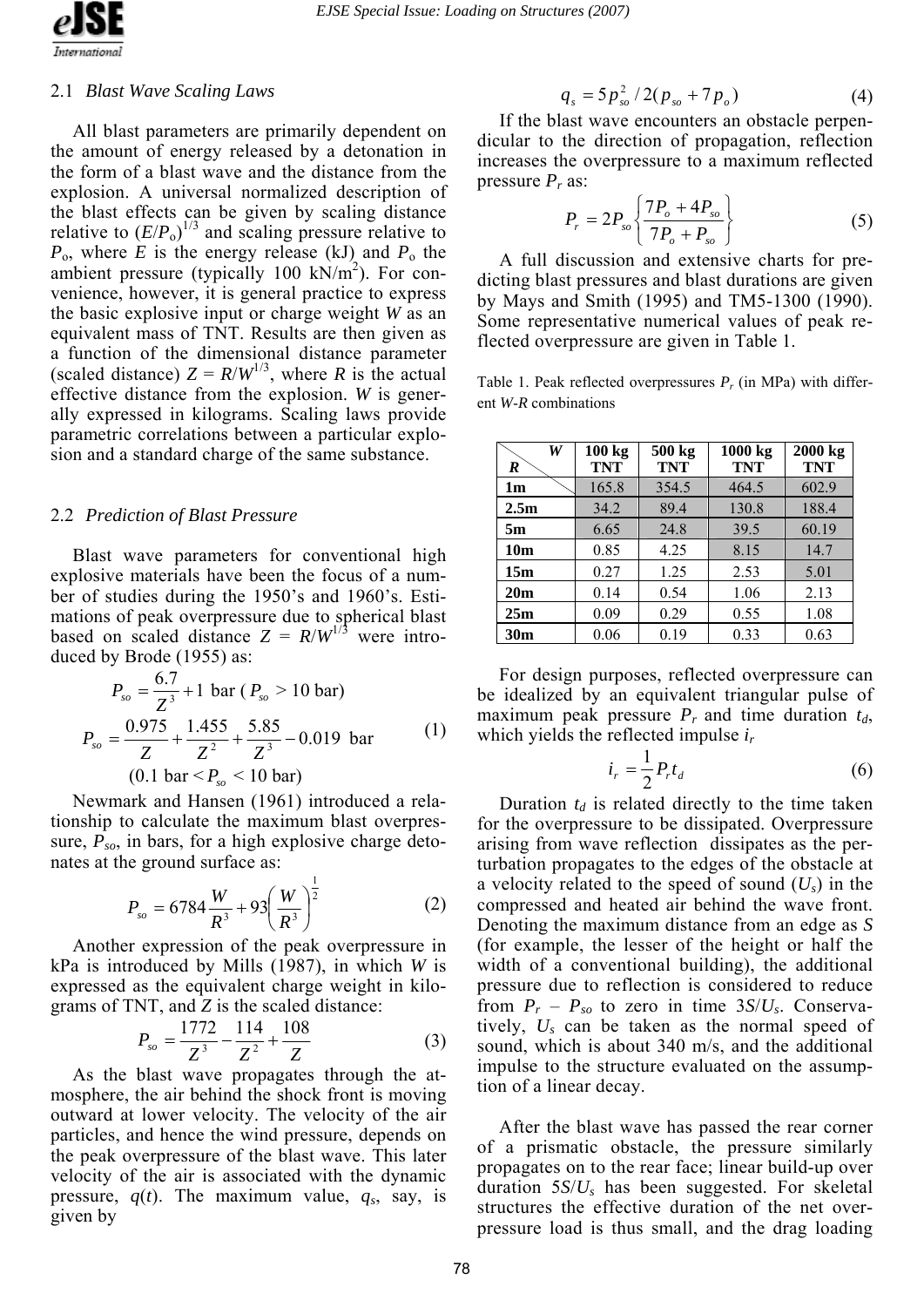

based on the dynamic pressure is then likely to be dominant. Conventional wind-loading pressure coefficients may be used, with the conservative assumption of instantaneous build-up when the wave passes the plane of the relevant face of the building, the loads on the front and rear faces being numerically cumulative for the overall load effect on the structure. Various formulations have been put forward for the rate of decay of the dynamic pressure loading; a parabolic decay (i.e. corresponding to a linear decay of equivalent wind velocity) over a time equal to the total duration of positive overpressure is a practical approximation.

# 3 GAS EXPLOSION LOADING AND EFFECT OF INTERNAL EXPLOSIONS

In the circumstances of progressive build-up of fuel in a low-turbulence environment, typical of domestic gas explosions, flame propagation on ignition is slow and the resulting pressure pulse is correspondingly extended. The specific energy of combustion of a hydrocarbon fuel is very high (46000 kJ/kg for propane, compared to 4520 kJ/kg for TNT) but widely differing effects are possible according to the conditions at ignition.

Internal explosions likely produce complex pressure loading profiles as a result of the resulting two loading phases. The first results from the blast overpressure reflection and, due to the confinement provided by the structure, re-reflection will occur. Depending on the degree of confinement of the structure, the confined effects of the resulting pressures may cause different degrees of damage to the structure. On the basis of the confinement effect, target structures can be described as either vented or un-vented. The latter must be stronger to resist a specific explosion yield than a vented structure where some of the explosion energy would be dissipated by breaking of window glass or fragile partitions.

Venting following the failure of windows (at typically  $\frac{7}{7}$  kN/m<sup>2</sup>) generally greatly reduces the peak values of internal pressures. Study of this problem at the Building Research Establishment (Ellis and Crowhurst, 1991) showed that an explosion fuelled by a 200 ml aerosol canister in a typical domestic room produced a peak pressure of 9 kN/m*<sup>2</sup>* with a pulse duration over 0.1s. This is long by comparison with the natural frequency of wall panels in conventional building construction and a quasi-static design pressure is commonly advocated. Much higher pressures with a shorter timescale are generated in turbulent conditions. Suitable conditions arise in buildings in multi-room explosions on passage of the blast through doorways, but can also be created by obstacles closer to the release of the gas. They may be presumed to occur on release of gas by failure of industrial pressure vessels or pipelines.

# 4 STRUCTURAL RESPONSE TO BLAST LOADING

Complexity in analyzing the dynamic response of blast-loaded structures involves the effect of high strain rates, the non-linear inelastic material behavior, the uncertainties of blast load calculations and the time-dependent deformations. Therefore, to simplify the analysis, a number of assumptions related to the response of structures and the loads has been proposed and widely accepted. To establish the principles of this analysis, the structure is idealized as a single degree of freedom (SDOF) system and the link between the positive duration of the blast load and the natural period of vibration of the structure is established. This leads to blast load idealization and simplifies the classification of the blast loading regimes.

#### 4.1 *Elastic SDOF Systems*

The simplest discretization of transient problems is by means of the SDOF approach. The actual structure can be replaced by an equivalent system of one concentrated mass and one weightless spring representing the resistance of the structure against deformation. Such an idealized system is illustrated in Figure 4. The structural mass, *M*, is under the effect of an external force, *F*(*t*), and the structural resistance, *R*, is expressed in terms of the vertical displacement, *y*, and the spring constant, *K*.

The blast load can also be idealized as a triangular pulse having a peak force  $F_m$  and positive phase duration  $t_d$  (see Figure 4). The forcing function is given as

$$
F(t) = F_m \left( 1 - \frac{t}{t_d} \right) \tag{7}
$$

The blast impulse is approximated as the area under the force-time curve, and is given by

$$
I = \frac{1}{2} F_m t_d \tag{8}
$$

The equation of motion of the un-damped elastic SDOF system for a time ranging from 0 to the positive phase duration,  $t_d$ , is given by Biggs (1964) as

$$
M\ddot{y} + Ky = F_m \left(1 - \frac{t}{t_d}\right) \tag{9}
$$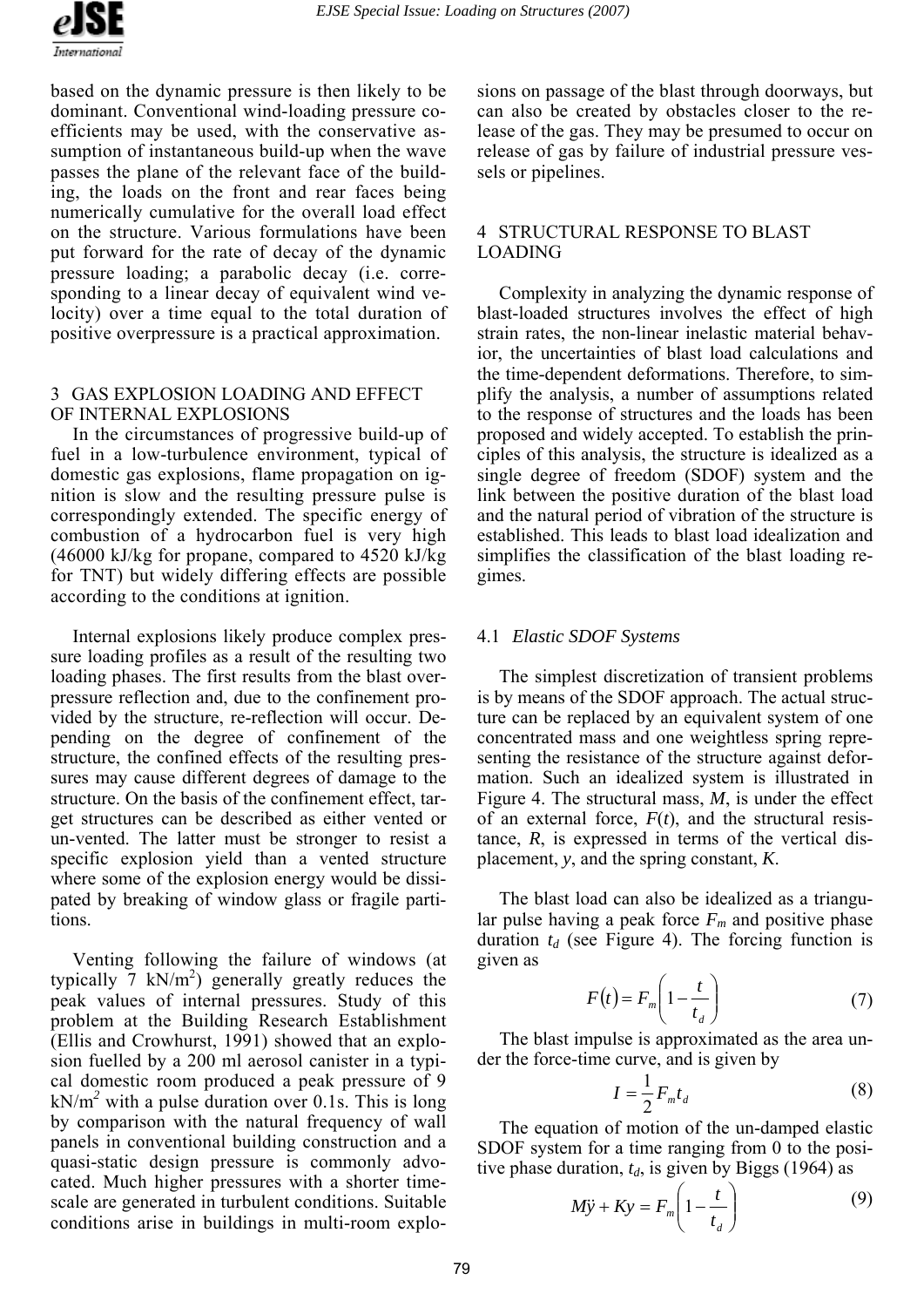

The general solution can be expressed as:

$$
\text{Displacement} \tag{10}
$$
\n
$$
y(t) = \frac{F_m}{K} \left( 1 - \cos \omega t \right) + \frac{F_m}{K t_d} \left( \frac{\sin \omega t}{\omega} - t \right)
$$
\n
$$
\text{Velocity}
$$
\n
$$
\dot{y}(t) = \frac{dy}{dt} = \frac{F_m}{K} \left[ \omega \sin \omega t + \frac{1}{t_d} (\cos \omega t - 1) \right]
$$

in which  $\omega$  is the natural circular frequency of vibration of the structure and *T* is the natural period of vibration of the structure which is given by equation 11.

$$
\omega = \frac{2\pi}{T} = \sqrt{\frac{K}{M}}
$$
\n(11)



Figure 4: (a) SDOF system and (b) blast loading

The maximum response is defined by the maximum dynamic deflection *ym* which occurs at time *tm*. The maximum dynamic deflection *ym* can be evaluated by setting *dy*/*dt* in Equation 10 equal to zero, i.e. when the structural velocity is zero. The dynamic load factor, DLF, is defined as the ratio of the maximum dynamic deflection  $y_m$  to the static deflection *yst* which would have resulted from the static application of the peak load  $F_m$ , which is shown as follows:

$$
DLF = \frac{y_{\text{max}}}{y_{st}} = \frac{y_{\text{max}}}{F_m / K} = \psi(\omega t_d) = \Psi\left(\frac{t_d}{T}\right)
$$
(12)

The structural response to blast loading is significantly influenced by the ratio  $t_d/T$  or  $\omega t_d$  ( $t_d/T$ )  $=\omega t_d/2\pi$ ). Three loading regimes are categorized as follows:

- $\omega t_d$  < 0.4 : impulsive loading regime.
- $\omega t_d$  < 0.4 : quasi-static loading regime.
- $0.4 < \omega t_d < 40$ : dynamic loading regime.

#### 4.2 *Elasto-Plastic SDOF Systems*

Structural elements are expected to undergo large inelastic deformation under blast load or high velocity impact. Exact analysis of dynamic response is then only possible by step-by-step numerical solution requiring a nonlinear dynamic finite-element software. However, the degree of uncertainty in both the determination of the loading and the interpretation of acceptability of the resulting deformation is such that solution of a postulated equivalent ideal elasto-plastic SDOF system (Biggs, 1964) is commonly used. Interpretation is based on the required ductility factor  $\mu = v_m/v_e$ (Figure 5).



Figure 5: Simplified resistance function of an elasto-plastic SDOF system

For example, a uniform simply supported beam has first mode shape  $\phi(x) = \sin \pi x/L$  and the equivalent mass  $M = (1/2) mL$ , where *L* is the span of the beam and *m* is mass per unit length. The equivalent force corresponding to a uniformly distributed load of intensity *p* is  $F = (2/\pi)pL$ . The response of the ideal bilinear elasto-plastic system can be evaluated in closed form for the triangular load pulse comprising rapid rise and linear decay, with maximum value  $F_m$  and duration  $t_d$ . The result for the maximum displacement is generally presented in chart form (TM 5-1300), as a family of curves for selected values of  $R_u/F_m$  showing the required ductility  $\mu$  as a function of  $t_d/T$ , in which  $R_u$ is the structural resistance of the beam and *T* is the natural period (Figure 6).



Figure 6: Maximum response of elasto-plastic SDF system to a triangular load.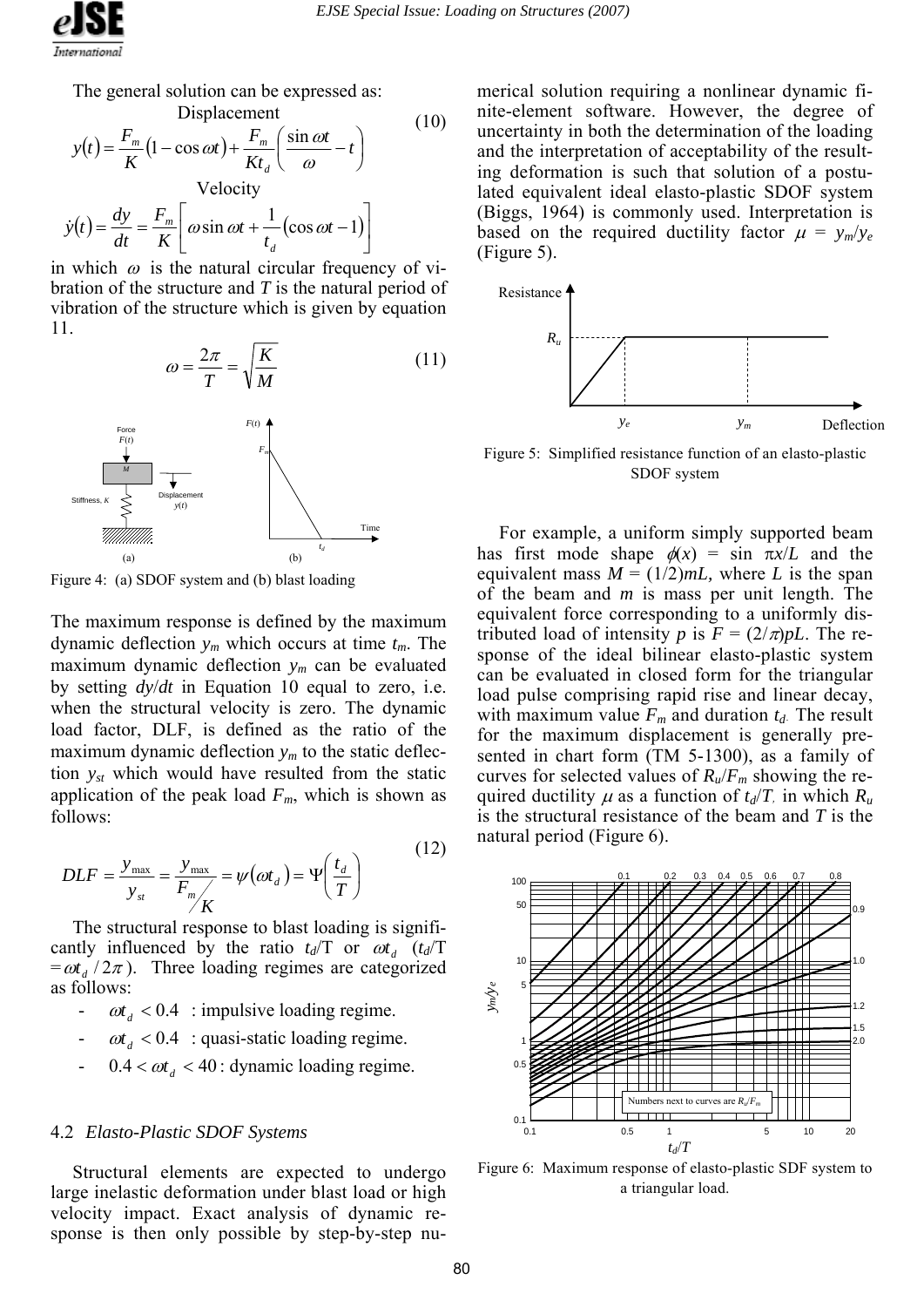

## 5 MATERIAL BEHAVIORS AT HIGH STRAIN-RATE

Blast loads typically produce very high strain rates in the range of  $10^2 - 10^4$  s<sup>-1</sup>. This high straining (loading) rate would alter the dynamic mechanical properties of target structures and, accordingly, the expected damage mechanisms for various structural elements. For reinforced concrete structures subjected to blast effects the strength of concrete and steel reinforcing bars can increase significantly due to strain rate effects. Figure 7 shows the approximate ranges of the expected strain rates for different loading conditions. It can be seen that ordinary static strain rate is located in the range :  $10^{-6}$ - $10^{-5}$  s<sup>-1</sup>, while blast pressures normally yield loads associated with strain rates in the range :  $10^2$ - $10^4$  s<sup>-1</sup>.



Figure 7: Strain rates associated with different types of loading

## 5.1 *Dynamic Properties of Concrete under High-Strain Rates*

The mechanical properties of concrete under dynamic loading conditions can be quite different from that under static loading. While the dynamic stiffness does not vary a great deal from the static stiffness, the stresses that are sustained for a certain period of time under dynamic conditions may gain values that are remarkably higher than the static compressive strength (Figure 8). Strength magnification factors as high as 4 in compression and up to 6 in tension for strain rates in the range :  $10^2 - 10^3$  /sec have been reported (Grote et al., 2001).



Figure 8: Stress-strain curves of concrete at different strainrates (Ngo et al., 2004a)

For the increase in peak compressive stress (*f'c*), a dynamic increase factor (DIF) is introduced in the

CEB-FIP (1990) model (Figure 9) for strain-rate enhancement of concrete as follows:

$$
DIF = \left(\frac{\dot{\varepsilon}}{\dot{\varepsilon}_s}\right)^{1.026\alpha} \quad \text{for } \dot{\varepsilon} \le 30s^{-1} \tag{13}
$$

$$
DIF = \gamma \left(\frac{\dot{\varepsilon}}{\dot{\varepsilon}_s}\right)^{1/3} \quad \text{for } \dot{\varepsilon} > 30s^{-1} \tag{14}
$$

where:

 $\dot{\varepsilon}$  = strain rate  $\dot{\varepsilon}_s$  = 30×10<sup>-6</sup> s<sup>-1</sup> (quasi-static strain rate) log  $\gamma$  = 6.156 α - 2  $\alpha = 1/(5 + 9 f'_{c}/f_{co})$  $f_{co}$  = 10 MPa = 1450 psi 8



Figure 9: Dynamic Increase Factor for peak stress of concrete

#### 5.2 *Dynamic Properties of Reinforcing Steel under High-Strain Rates*

Due to the isotropic properties of metallic materials, their elastic and inelastic response to dynamic loading can easily be monitored and assessed. Norris et al. (1959) tested steel with two different static yield strength of 330 and 278 MPa under tension at strain rates ranging from  $10^{-5}$  to 0.1 s<sup>-1</sup>. Strength increase of 9 - 21% and 10 - 23 % were observed for the two steel types, respectively. Dowling and Harding (1967) conducted tensile experiments using the tensile version of Split Hopkinton's Pressure Bar (SHPB) on mild steel using strain rates varying between  $10^{-3}$  s<sup>-1</sup> and 2000 s<sup>-1</sup>. It was concluded from this test series that materials of body-centered cubic (BCC) structure (such as mild steel) showed the greatest strain rate sensitivity. It has been found that the lower yield strength of mild steel can almost be doubled; the ultimate tensile strength can be increased by about 50%; and the upper yield strength can be considerably higher. In contrast, the ultimate tensile strain decreases with increasing strain rate.

Malvar (1998) also studied strength enhancement of steel reinforcing bars under the effect of high strain rates. This was described in terms of the dynamic increase factor (DIF), which can be evaluated for different steel grades and for yield stresses, *fy*, ranging from 290 to 710 MPa as represented by equation 15.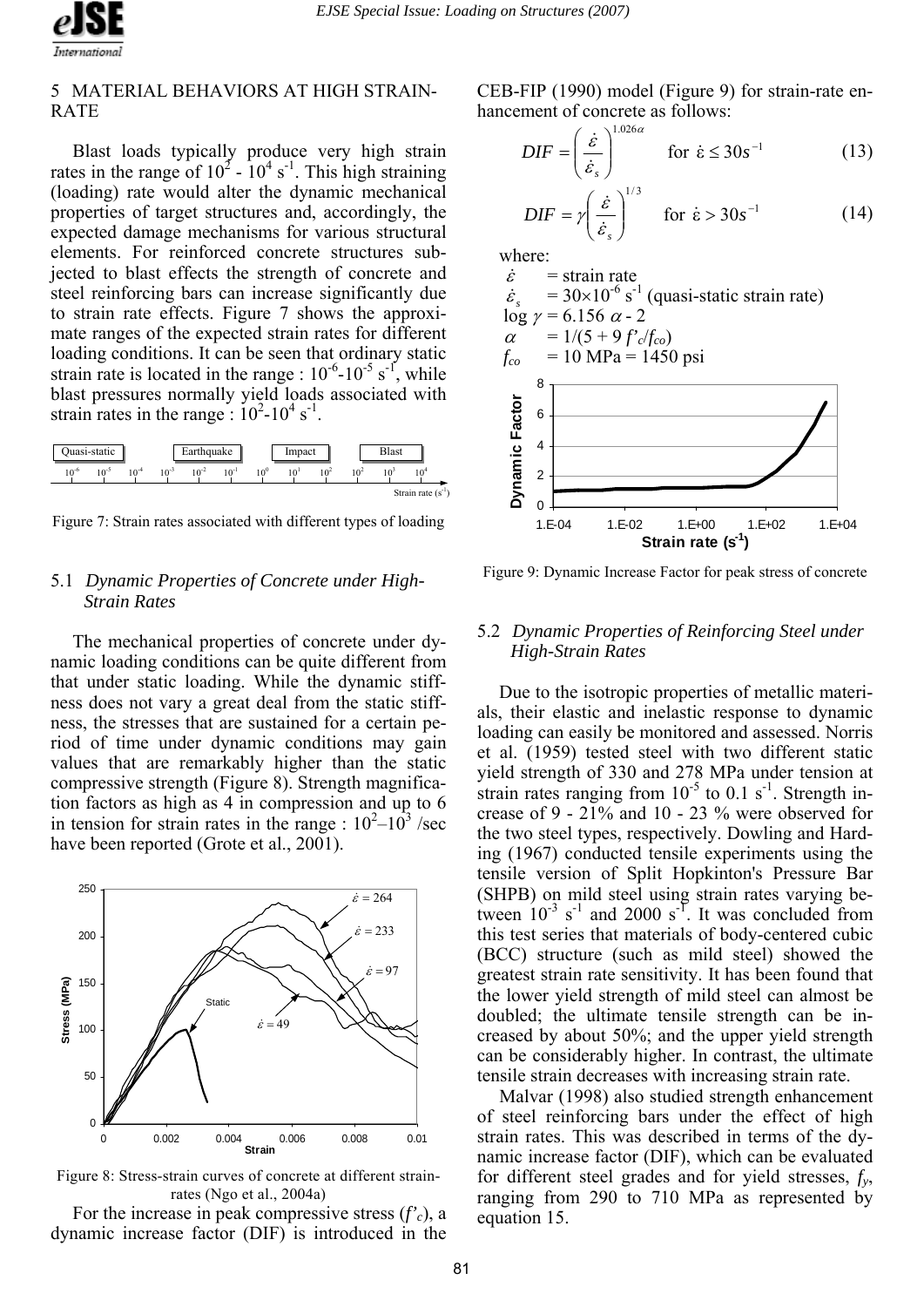

$$
DIF = \left(\frac{\dot{\varepsilon}}{10^{-4}}\right)^{\alpha} \tag{15}
$$

where for calculating yield stress 
$$
\alpha = \alpha_{f_y}
$$
,  
\n $\alpha_{f_y} = 0.074 - 0.04(f_y / 414)$  (16)

for ultimate stress calculation 
$$
\alpha = \alpha_{fu}
$$
  
\n $\alpha_{fu} = 0.019 - 0.009(f_y / 414)$  (17)

## 6 FAILURE MODES OF BLAST-LOADED **STRUCTURES**

Blast loading effects on structural members may produce both local and global responses associated with different failure modes. The type of structural response depends mainly on the loading rate, the orientation of the target with respect to the direction of the blast wave propagation and boundary conditions. The general failure modes associated with blast loading can be flexure, direct shear or punching shear. Local responses are characterized by localized bleaching and spalling, and generally result from the close-in effects of explosions, while global responses are typically manifested as flexural failure.

#### 6.1 *Global Structural Behavior*

The global response of structural elements is generally a consequence of transverse (out-of-plane) loads with long exposure time (quasi-static loading), and is usually associated with global membrane (bending) and shear responses. Therefore, the global response of above-ground reinforced concrete structures subjected to blast loading is referred to as membrane/bending failure.

The second global failure mode to be considered is shear failure. It has been found that under the effect of both static and dynamic loading, four types of shear failure can be identified: diagonal tension, diagonal compression, punching shear, and direct (dynamic) shear (Woodson, 1993). The first two types are common in reinforced concrete elements under static loading while punching shear is associated with local shear failure, the familiar example of this is column punching through a flat slab. These shear response mechanisms have relatively minor structural effect in case of blast loading and can be neglected. The fourth type of shear failure is direct (dynamic) shear. This failure mode is primarily associated with transient short duration dynamic loads that result from blast effects, and it depends mainly on the intensity of the pressure waves. The associ-

ated shear force is many times higher than the shear force associated with flexural failure modes. The high shear stresses may lead to direct global shear failure and it may occur very early (within a few milliseconds of shock wave arrival to the frontal surface of the structure) which can be prior to any occurrence of significant bending deformations.

## 6.2 *Localized Structural Behavior*

The close-in effect of explosion may cause localized shear or flexural failure in the closest structural elements. This depends mainly on the distance between the source of the explosion and the target, and the relative strength/ductility of the structural elements. The localized shear failure takes place in the form of localized punching and spalling, which produces low and high-speed fragments. The punching effect is frequently referred to as bleaching, which is well known in high velocity impact applications and the case of explosions close to the surface of structural members. Bleaching failures are typically accompanied by spalling and scabbing of concrete covers as well as fragments and debris (Figure 10).



Figure 10: Breaching failure due to a close-in explosion of 6000kg TNT equivalent

#### 6.3 *Pressure-Impulse (P-I) Diagrams*

The pressure-impulse (*P-I*) diagram is an easy way to mathematically relate a specific damage level to a combination of blast pressures and impulses imposes on a particular structural element. An example of a P-I diagram is shown in Figure 11 to show levels of damage of a structural member. Region (I) corresponds to severe structural damage and region (II) refers to no or minor damage. There are other *P-I* diagrams that concern with human response to blast in which case there are three categories of blast-induced injury, namely : primary, secondary, and tertiary injury (Baker et al., 1983).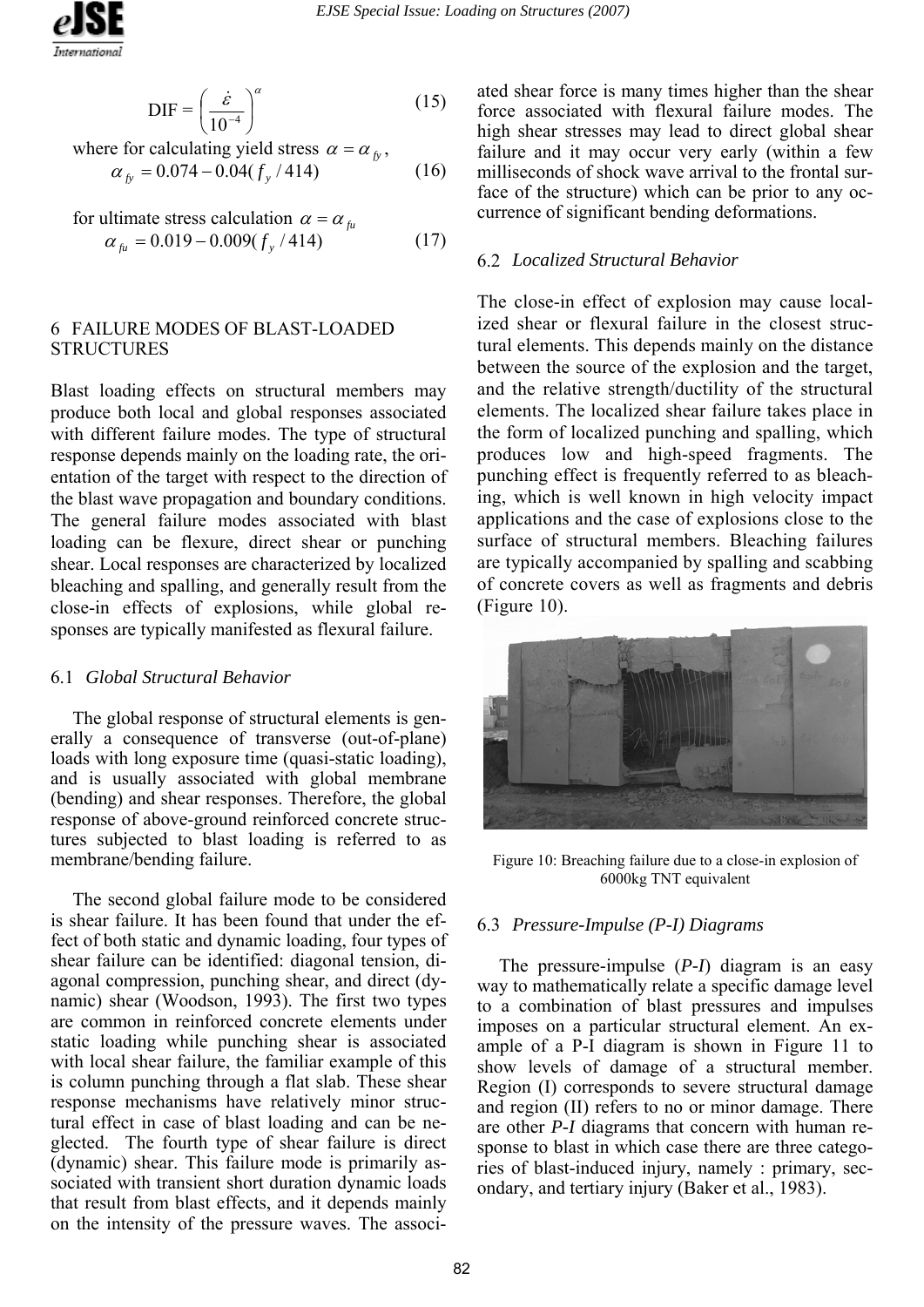



Figure 11: Typical pressure-impulse (*P*-*I*) diagram

#### 7 BLAST WAVE-STRUCTURE INTERACTION

The structural behavior of an object or structure exposed to such blast wave may be analyzed by dealing with two main issues. Firstly, blast-loading effects, i.e., forces that are resulted directly from the action of the blast pressure; secondly, the structural response, or the expected damage criteria associated with such loading effects. It is important to consider the interaction of the blast waves with the target structures. This might be quite complicated in the case of complex structural configurations. However, it is possible to consider some equivalent simplified geometry. Accordingly, in analyzing the dynamic response to blast loading, two types of target structures can be considered: diffraction-type and dragtype structures. As these names imply, the former would be affected mainly by diffraction (engulfing) loading and the latter by drag loading. It should be emphasized that actual buildings will respond to both types of loading and the distinction is made primarily to simplify the analysis. The structural response will depend upon the size, shape and weight of the target, how firmly it is attached to the ground, and also on the existence of openings in each face of the structure.

Above ground or shallow-buried structures can be subjected to ground shock resulting from the detonation of explosive charges that are on/or close to ground surface. The energy imparted to the ground by the explosion is the main source of ground shock. A part of this energy is directly transmitted through the ground as directly-induced ground shock, while part is transmitted through the air as air-induced ground shock. Air-induced ground shock results when the air-blast wave compresses the ground surface and sends a stress pulse into the ground underlayers. Generally, motion due to air-induced ground is maximum at the ground surface and attenuates

with depth (TM 5-1300, 1990). The direct shock results from the direct transmission of explosive energy through the ground. For a point of interest on the ground surface, the net experienced ground shock results from a combination of both the airinduced and direct shocks.

#### 7.1 *Loads from Air-induced Ground Shock*

To overcome complications of predicting actual ground motion, one-dimensional wave propagation theory has been employed to quantify the maximum displacement, velocity and acceleration in terms of the already known blast wave parameters (TM 5- 1300). The maximum vertical velocity at the ground surface,  $V_{\nu}$ , is expressed in terms of the peak incident overpressure,  $P_{so}$ , as:

$$
V_{\nu} = \frac{P_{so}}{\rho C_p} \tag{18}
$$

where  $\rho$  and  $C_p$  are, respectively, the mass density and the wave seismic velocity in the soil.

By integrating the vertical velocity in Equation 18 with time, the maximum vertical displacement at the ground surface,  $D_{\nu}$ , can be obtained as:

$$
D_{\nu} = \frac{i_s}{1000 \rho C_p} \tag{19}
$$

Accounting for the depth of soil layers, an empirical formula is given by (TM 5-1300) to estimate the vertical displacement in meters so that

$$
D_{v} = 0.09W^{\frac{1}{6}}(H/50)^{0.6}(P_{so})^{\frac{2}{3}}
$$
 (20)

where *W* is the explosion yield in  $10^9$  kg, and *H* is the depth of the soil layer in meters.

#### 7.2 *Loads from Direct Ground Shock*

As a result of the direct transmission of the explosion energy, the ground surface experiences vertical and horizontal motions. Some empirical equations were derived (TM 5-1300) to predict the direct-induced ground motions in three different ground media; dry soil, saturated soil and rock media. The peak vertical displacement in m/s at the ground surface for rock,  $D_{V_{\text{cont}}}$  and dry soil,  $D_{V_{\text{cont}}}$  are given as

$$
D_{V_{rock}} = \frac{0.25R^{\frac{1}{3}}W^{\frac{1}{3}}}{Z^{\frac{1}{3}}}
$$
 (21)

$$
D_{V_{soul}} = \frac{0.17R^{\frac{1}{3}}W^{\frac{1}{3}}}{Z^{2.3}}
$$
 (22)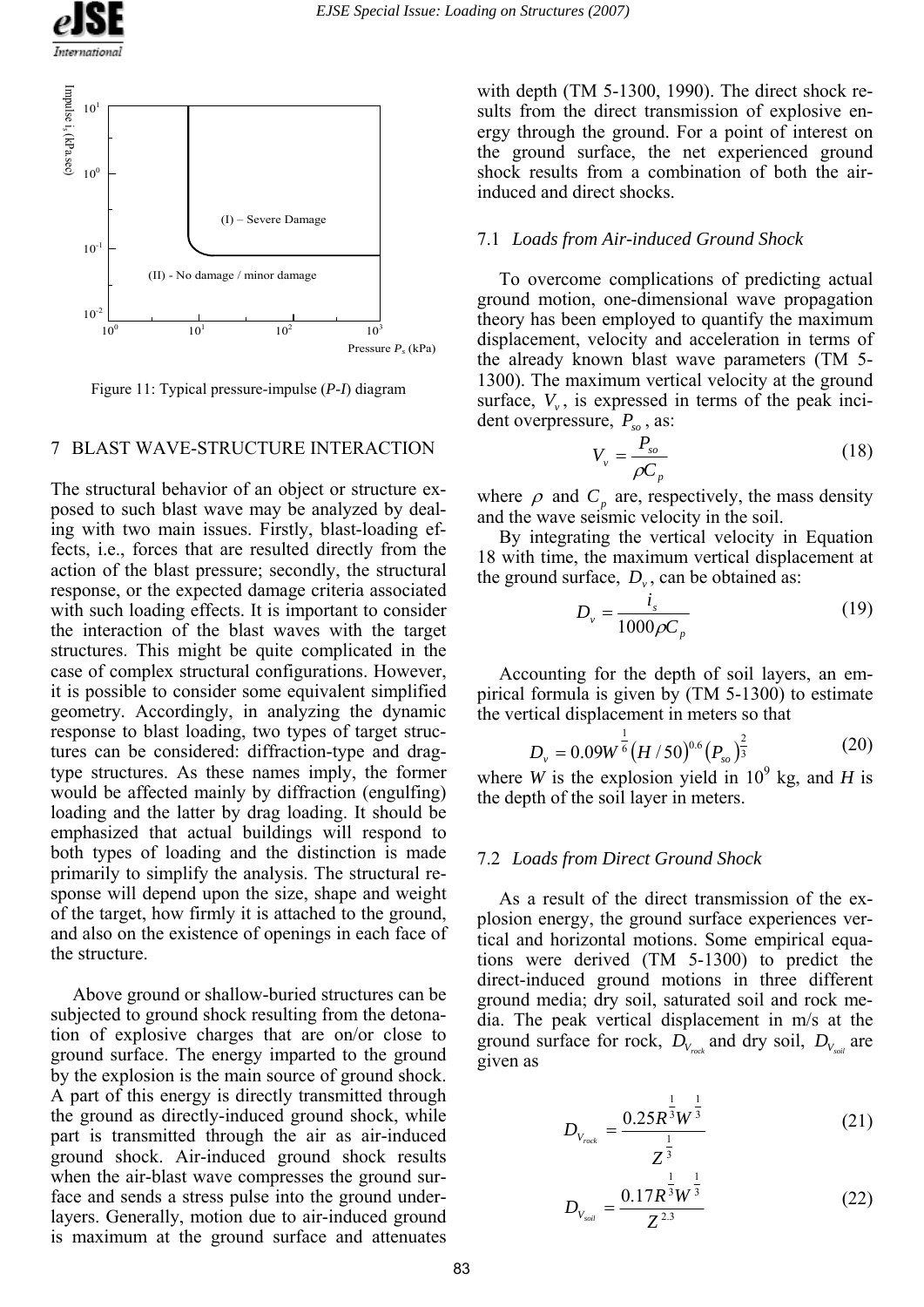The maximum vertical acceleration,  $A_v$ , in m/s<sup>2</sup> for all ground media is given by

$$
A_{\nu} = \frac{1000}{W^8 Z^2}
$$
 (23)

# 8 TECHNICAL DESIGN MANUALS FOR BLAST-RESISTANT DESIGN

This section summarizes applicable military design manuals and computational approaches to predicting blast loads and the responses of structural systems. Although the majority of these design guidelines were focused on military applications these knowledge are relevant for civil design practice.

**Structures to Resist the Effects of Accidental Explosions, TM 5-1300 (U.S. Departments of the Army, Navy, and Air Force, 1990).** This manual appears to be the most widely used publication by both military and civilian organizations for designing structures to prevent the propagation of explosion and to provide protection for personnel and valuable equipment. It includes step-by-step analysis and design procedures, including information on such items as (1) blast, fragment, and shock-loading; (2) principles of dynamic analysis; (3) reinforced and structural steel design; and (4) a number of special design considerations, including information on tolerances and fragility, as well as shock isolation. Guidance is provided for selection and design of security windows, doors, utility openings, and other components that must resist blast and forced-entry effects.

**A Manual for the Prediction of Blast and Fragment Loadings on Structures, DOE/TIC-11268 (U.S. Department of Energy, 1992).** This manual provides guidance to the designers of facilities subject to accidental explosions and aids in the assessment of the explosion-resistant capabilities of existing buildings.

**Protective Construction Design Manual, ESL-TR-87-57 (Air Force Engineering and Services Center, 1989).** This manual provides procedures for the analysis and design of protective structures exposed to the effects of conventional (non-nuclear) weapons and is intended for use by engineers with basic knowledge of weapons effects, structural dynamics, and hardened protective structures.

**Fundamentals of Protective Design for Conventional Weapons, TM 5-855-1 (U.S. Department of the Army, 1986).** This manual provides procedures for the design and analysis of protective

structures subjected to the effects of conventional weapons. It is intended for use by engineers involved in designing hardened facilities.

**The Design and Analysis of Hardened Structures to Conventional Weapons Effects (DAHS CWE, 1998)**. This new Joint Services manual, written by a team of more than 200 experts in conventional weapons and protective structures engineering, supersedes U.S. Department of the Army TM 5- 855-1, Fundamentals of Protective Design for Conventional Weapons (1986), and Air Force Engineering and Services Centre ESL-TR-87-57, Protective Construction Design Manual (1989).

**Structural Design for Physical Security—State of the Practice Report (ASCE, 1995).** This report is intended to be a comprehensive guide for civilian designers and planners who wish to incorporate physical security considerations into their designs or building retrofit efforts.

# 9 COMPUTER PROGRAMS FOR BLAST AND SHOCK EFFECTS

Computational methods in the area of blasteffects mitigation are generally divided into those used for prediction of blast loads on the structure and those for calculation of structural response to the loads. Computational programs for blast prediction and structural response use both first-principle and semi-empirical methods. Programs using the firstprinciple method can be categorized into uncouple and couple analyses. The uncouple analysis calculates blast loads as if the structure (and its components) were rigid and then applying these loads to a responding model of the structure. The shortcoming of this procedure is that when the blast field is obtained with a rigid model of the structure, the loads on the structure are often over-predicted, particularly if significant motion or failure of the structure occurs during the loading period.

For a coupled analysis, the blast simulation module is linked with the structural response module. In this type of analysis the CFD (computational fluid mechanics) model for blast-load prediction is solved simultaneously with the CSM (computational solid mechanics) model for structural response. By accounting for the motion of the structure while the blast calculation proceeds, the pressures that arise due to motion and failure of the structure can be predicted more accurately. Examples of this type of computer codes are AUTODYN, DYNA3D, LS-DYNA and ABAQUS. Table 2 summarizes a listing of computer programs that are currently being used to model blast-effects on structures.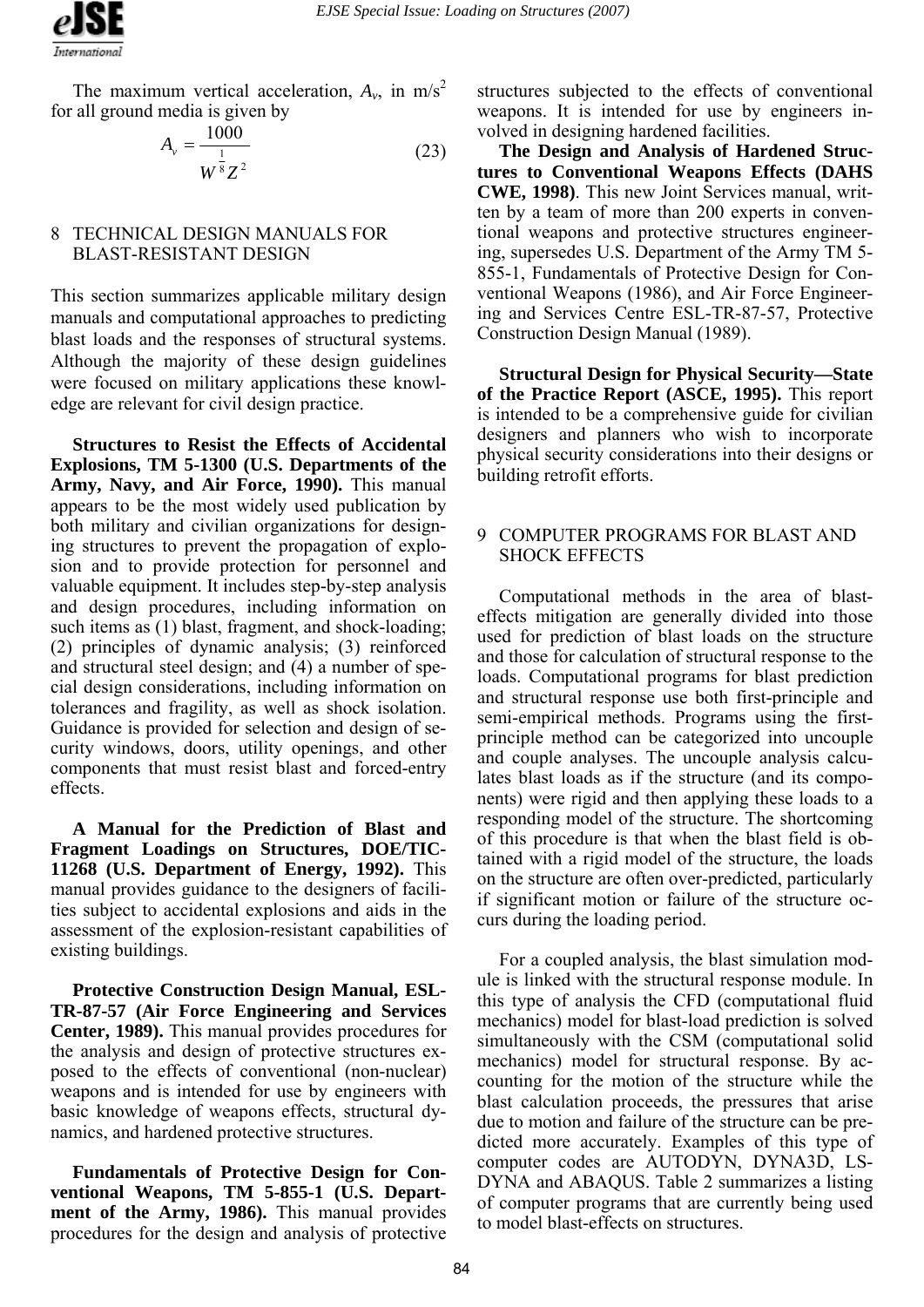|                                       |  | Table 2. Examples of computer programs used to simulate |  |  |  |  |  |  |
|---------------------------------------|--|---------------------------------------------------------|--|--|--|--|--|--|
| blast effects and structural response |  |                                                         |  |  |  |  |  |  |

| <b>Name</b>   | <b>Purpose</b><br>and type                        | of Author/Vendor           |
|---------------|---------------------------------------------------|----------------------------|
|               | analysis                                          |                            |
| <b>BLASTX</b> | prediction,<br><b>Blast</b>                       | <b>CFD</b> SAIC            |
|               | code                                              |                            |
| <b>CTH</b>    | <b>Blast</b><br>prediction,                       | National<br>CFD Sandia     |
|               | code                                              | Laboratories               |
| <b>FEFLO</b>  | prediction,<br><b>Blast</b>                       | <b>CFD</b> SAIC            |
|               | code                                              |                            |
| FOIL          | prediction,<br><b>Blast</b>                       | CFD Applied Research As-   |
|               | code                                              | sociates, Waterways        |
|               |                                                   | <b>Experiment Station</b>  |
| <b>SHARC</b>  | prediction,<br><b>Blast</b>                       | CFD Applied Research As-   |
|               | code                                              | sociates, Inc.             |
| DYNA3D        | Structural response + CFD Lawrence                | Livermore                  |
|               | (Couple analysis)                                 | National<br>Laboratory     |
|               |                                                   | (LLNL)                     |
| ALE3D         | Coupled analysis                                  | Lawrence Livermore         |
|               |                                                   | National<br>Laboratory     |
|               |                                                   | (LLNL)                     |
| LS-           | Structural response + CFD Livermore Software      |                            |
| <b>DYNA</b>   | (Couple analysis)                                 | Technology Corpora-        |
|               |                                                   | tion (LSTC)                |
| Air3D         | prediction,<br>Blast                              | CFD Royal Military of Sci- |
|               | code                                              | ence College, Cran-        |
|               |                                                   | field University           |
|               | CONWEP Blast prediction (empiri-US Army Waterways |                            |
|               | cal)                                              | <b>Experiment Station</b>  |
| AUTO-         | Structural response + $CFD$ Century Dynamics      |                            |
| DYN           | (Couple analysis)                                 |                            |
| <b>ABAQUS</b> | Structural response + $CFD$ ABAQUS Inc.           |                            |
|               | (Couple analysis)                                 |                            |

Prediction of the blast-induced pressure field on a structure and its response involves highly nonlinear behavior. Computational methods for blast-response prediction must therefore be validated by comparing calculations to experiments. Considerable skill is required to evaluate the output of the computer code, both as to its correctness and its appropriateness to the situation modeled; without such judgment, it is possible through a combination of modeling errors and poor interpretation to obtain erroneous or meaningless results. Therefore, successful computational modeling of specific blast scenarios by engineers unfamiliar with these programs is difficult, if not impossible.

# 10 CASE STUDY – RC COLUMN SUBJECTED TO BLAST LOADING

A ground floor column (6.4m high) of a multi-storey building (modified from a typical building designed in Australia) was analysed in this case study (see Fig. 12).

The parameters considered were the concrete strength (40MPa for NSC column and 80 MPa for

HSC column) and spacing of ligatures (400mm for ordinary detailing-OMRF and 100mm for special seismic detailing-SMRF). It has been found that with increasing concrete compressive strength, the column size can be effectively reduced. In this case the column size was reduced from 500 x 900 mm for the NSC column down to 350 x 750 for the HSC column (Table 2) while the axial load capacities of the two columns are still the same.

The blast load was calculated based on data from the Oklahoma bombing report (ASCE 1996) with a stand off distance of 11.2m. The simplified triangle shape of the blast load profile was used (see Fig. 13). The duration of the positive phase of the blast is 1.3 milliseconds.

The 3D model of the column (see Fig. 14) was analysed using the nonlinear explicit code LS-Dyna 3D (2002) which takes into account both material nonlinearity and geometric nonlinearity. The strainrate-dependent constitutive model proposed in the previous section was adopted. The effects of the blast loading were modelled in the dynamic analysis to obtain the deflection time history of the column.

Table 3. Concrete grades and member sizes



Figure 12. Cross section of the NSC column – Ordinary detailing (400 mm ligature spacing).

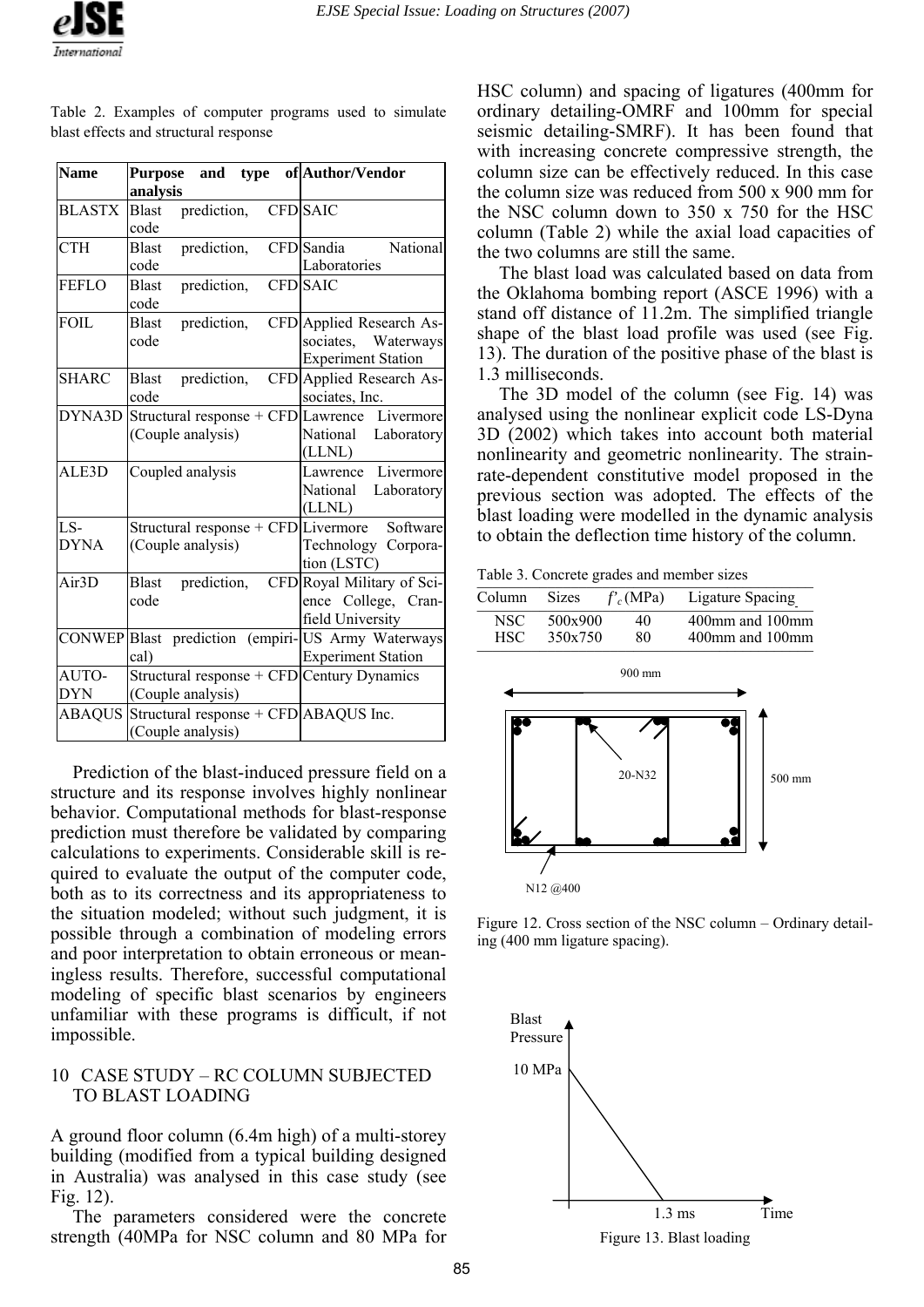



Figure 14. 3D model of the column using Explicit code LS-Dyna

The lateral deflection at mid point versus time history of two columns made of NSC and HSC are shown in Figs. 15 and 16. The graphs clearly show the lateral resistance of the columns. It can be seen that under this close-range bomb blast both columns failed in shear. However, the 80MPa columns with reduced cross section have a higher lateral deflection, which shows a better energy absorption capacity compared to that of the 40 MPa columns (see Fig. 17 and Table 4).

It can be seen from Figs. 15 and 16 that the effect of shear reinforcement is also significant. The ultimate lateral displacements at failure increase from 45mm (400 mm ligature spacing) to 63mm (100mm ligature spacing) for the HSC column. Those values for the NSC column are 20mm and 32mm, respectively.



Figure 15. Lateral Deflection -Time history at mid point of column with 400mm ligature spacing (OMRF).



Figure 16. Lateral Deflection -Time history at mid point of column with 100mm ligature spacing (SMRF).



Figure 17. Comparison of energy absorption capacities (100mm ligature spacing).

Table 4. Energy absorptions at failure of HSC and NSC columns  $\mathsf{u}$  mms

| Column     | 400 mm spacing     | 100mm spacing |
|------------|--------------------|---------------|
| NSC.       | $12.0 \text{ kNm}$ | 33.9 kNm      |
| <b>HSC</b> | 27.6 kNm           | 43.5 kNm      |

## 10.1 *Effect of strain-rate on ductility*

It is evident that increasing the rate of loading will result in increases in strength and stiffness of concrete, yield strength of steel and load-carrying capacity of reinforced concrete flexural members. A parametric study has been carried out to investigate the effects of high strain-rate on the ductility of reinforced concrete members, and on their flexural and shear capacities. The proposed strain-rate dependent model for concrete is adopted in this study. As shown in Fig. 18 the flexural capacity and the ductility of a reinforced concrete column were significantly increased due to the increase in yield strength of steel and compressive strength of concrete at high strain rate. The shear capacity of the column was calculated using the Modified Compression Field theory (Vecchio and Collins, 1986).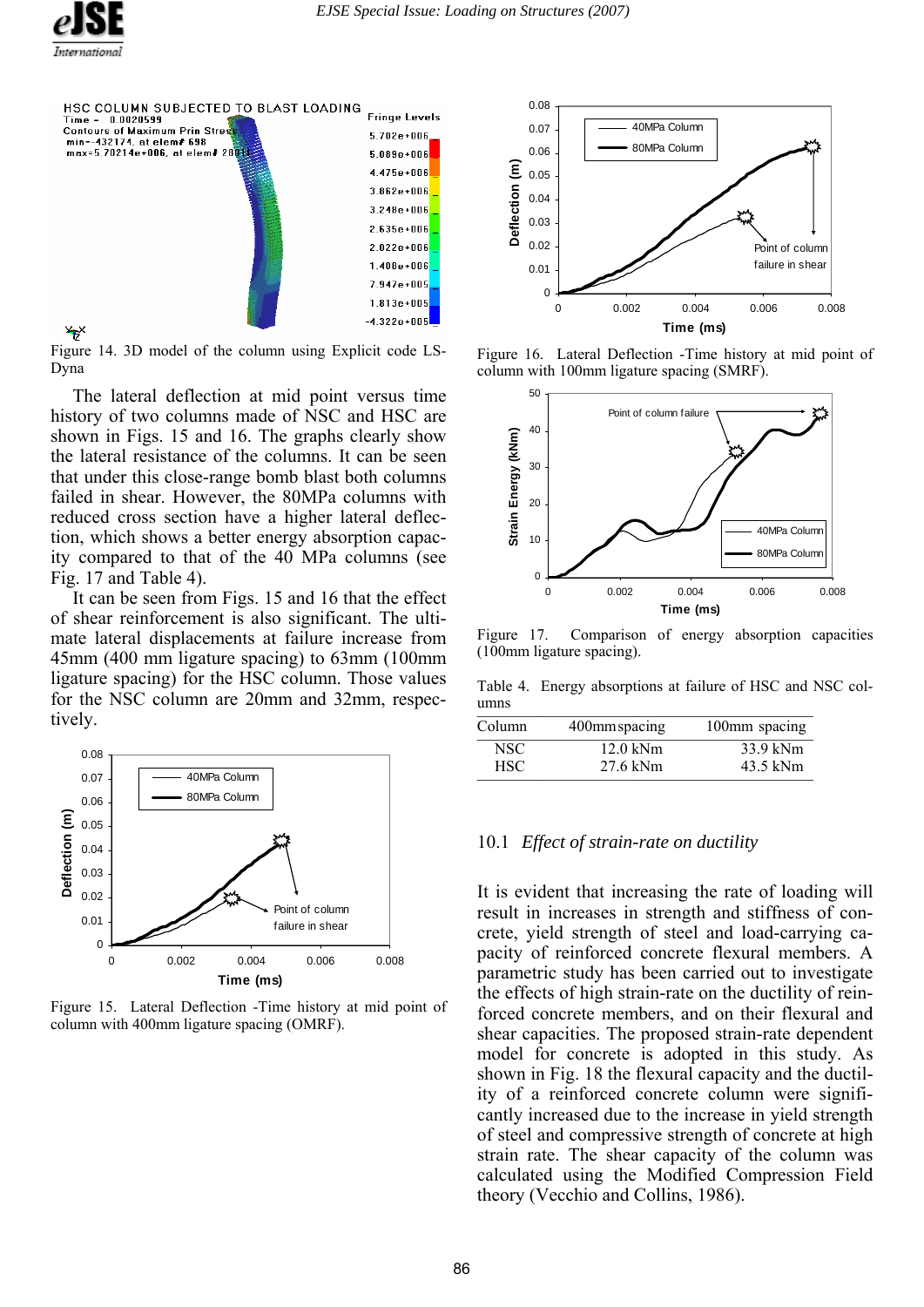



Figure 18. *M-*φ curves of a cross-section of a column at different strain rates

Fig. 19 shows the increased ratio of flexural capacity  $(M_{u,dyn}/M_{u,stat})$  and shear capacity  $(V_{\text{u.dvn}}/V_{\text{u.stat}})$  at high strain rate compared to those capacities under static loading. It can be observed from Fig. 19 that the increase in flexural strength was greater than that of shear strength. Thus, the increase in the material strengths under dynamic conditions may lead to a shift from a ductile flexural failure to a brittle shear failure mode.



Figure 19. DIFs for flexural strength and shear strength of a column at different strain rates

## 11 CASE STUDY - PROGRESSIVE COLLAPSE ANALYSIS

Design recommendations on progressive collapse analysis have been introduced in British Standards since 1968, after the collapse of 22-storey Ronan Point apartment building. In recognition of this issue, a number of European countries, USA and Canada have incorporated progressive collapse provisions in their building codes. The American National Standards Institute (ANSI) Standard A58.1-1982, "Minimum Design Loads for Buildings and other Structures" recommends the alternative path method, in which the local failure is allowed to occur but an alternative path must be provided around the failed structural elements.

A 52 storey building (modified from a typical tall building designed in Australia) was analyzed in this study. The plan view and structural configuration of

the building are shown in Fig. 20. The typical story height is 3.85m. Perimeter columns are spaced at typical 8.4m centers and are connected by spandrel beams to support the facade. The lateral loads are resisted by 6 core boxes located at the centre of the structural plan. The building is designed to resist lateral loads due to wind and seismic ground motion specified by Australian Loading Standards AS1170.2 and AS1170.4. The slab, columns and core walls are all cast-in-place concrete. The lateral load resistance system (LLRS) of the building relies mainly on the lateral load capacity of the core walls which account for about 80% of the overall capacity.



Fig. 20 Structural configuration

In this study which is based on the local damage assessment due to bomb blast at ground level, progressive collapse analyses was performed on the example building. The structural stability and integrity of the building were assessed by considering the effects of the failure of some perimeter columns, spandrel beams and floor slabs due to blast overpressure or aircraft impact. The main purpose of the analysis is to check if failure of any primary structural member will cause progressive collapse propagating beyond one story level above or below the affected member vertically, or to the next vertical structural member.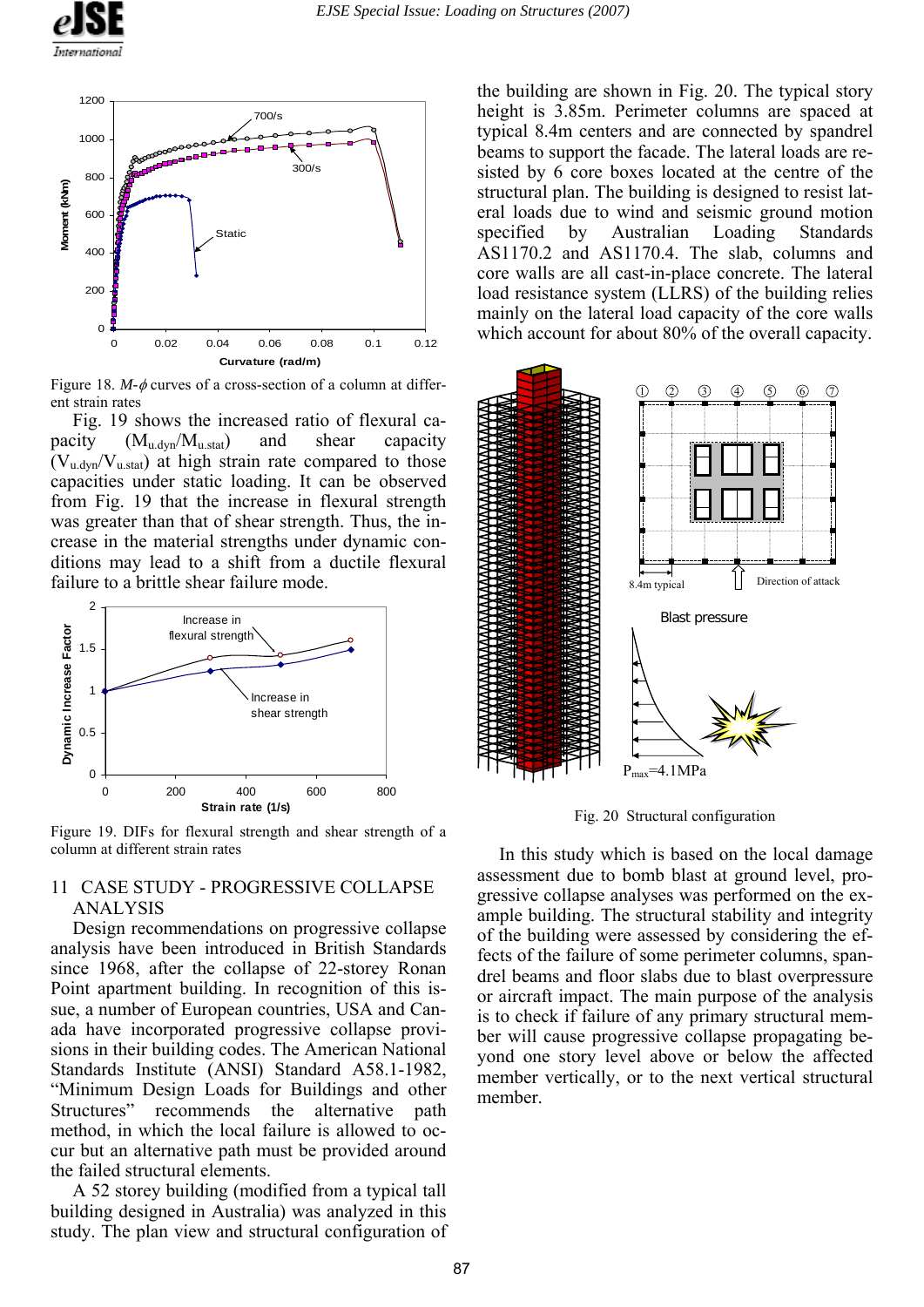

Fig. 22 Uplifting of floor slabs (Blast pressure)

Figs. 21 & 22 show the effect of direct blast pressure on perimeter columns, beams and floor slabs. The concrete slabs in this example building are 125mm thick supported by prestressed wide band beams. The portion of floor slabs in close proximity to the blast were directly hit by the blast overpressure. The normal glazing façade offers insignificant resistance to the blast wave so after the failure of glazing, the blast fills the structural bay above and below each floor slab. The pressure below the slab is greater than the pressure above and causes the net upward load on each slab (Fig. 22).

To detect local damage, the blast analysis was carried out for perimeter columns, beams and floor slabs based on the actual blast pressures on each element. Results plotted in Fig. 23 show column lines 4, 5 of the ground and 1st levels failed due to the direct impact of the blast wave. Slabs and beams from column line 3 to 6 also collapsed. Member assessment was carried out using program RE-SPONSE (2001) based on the Modified Compression Field theory and LSDYNA (see section 10). More details are given elsewhere (Mendis & Ngo, 2002). The calculation also showed that if the columns were detailed using requirements for special moment resisting frames (SMRS) as given in ACI-318 Section 21, the shear capacity and the ductility would be improved significantly, thus improving the blast and impact resistance of the member. The damaged model of perimeter frame, in which failed elements were removed (Fig. 23), was analyzed to check if progressive collapse would propagate beyond one story level above or below.



Fig. 23 Progressive collapse analysis of perimeter frame (damaged by blast load)

As seen from Figs. 23, the alternative load paths go through columns surrounding the damaged area where the vertical loads are transferred. Beams and floor slabs above that area become critical due to the loss of the supporting columns. The overall stability of the structure will rely on continuity and ductility of these elements to redistribute forces within the structure. The falling debris of the collapsed members also imposes severe loading on the floors below. It is essential to check whether that overload can be carried without causing further collapse.

Parametric studies were also undertaken to investigate the impact resistance of the floor slab, assuming a floor above had collapsed onto it. The collapsing floor was treated as falling debris, i.e. the energy applied to the floor below was the weight of the collapsing floor multiplied by the height through which it fell. To obtain an estimate of the impact load-bearing capacity of the floor slab, the structure was analyzed using program LSDYNA. In addition to material and geometric nonlinearities, the analyses considered membrane action, inertia effects, and other influencing factors. The results show that the ultimate capacity of the floor slab is approximately 16.5kPa which is 2.75 times the total floor load (dead load plus 0.4 live load). Therefore in this case study if more than two floor collapsed, the falling debris of the collapsed members may impose an overload for the floor below and trigger a progressive collapse of the example building.

#### 12 BLAST EFFECTS ON BUILDING'S FAÇADE

When a terrorist bomb explodes in an urban area, air blast pressure typically fractures lightweight façades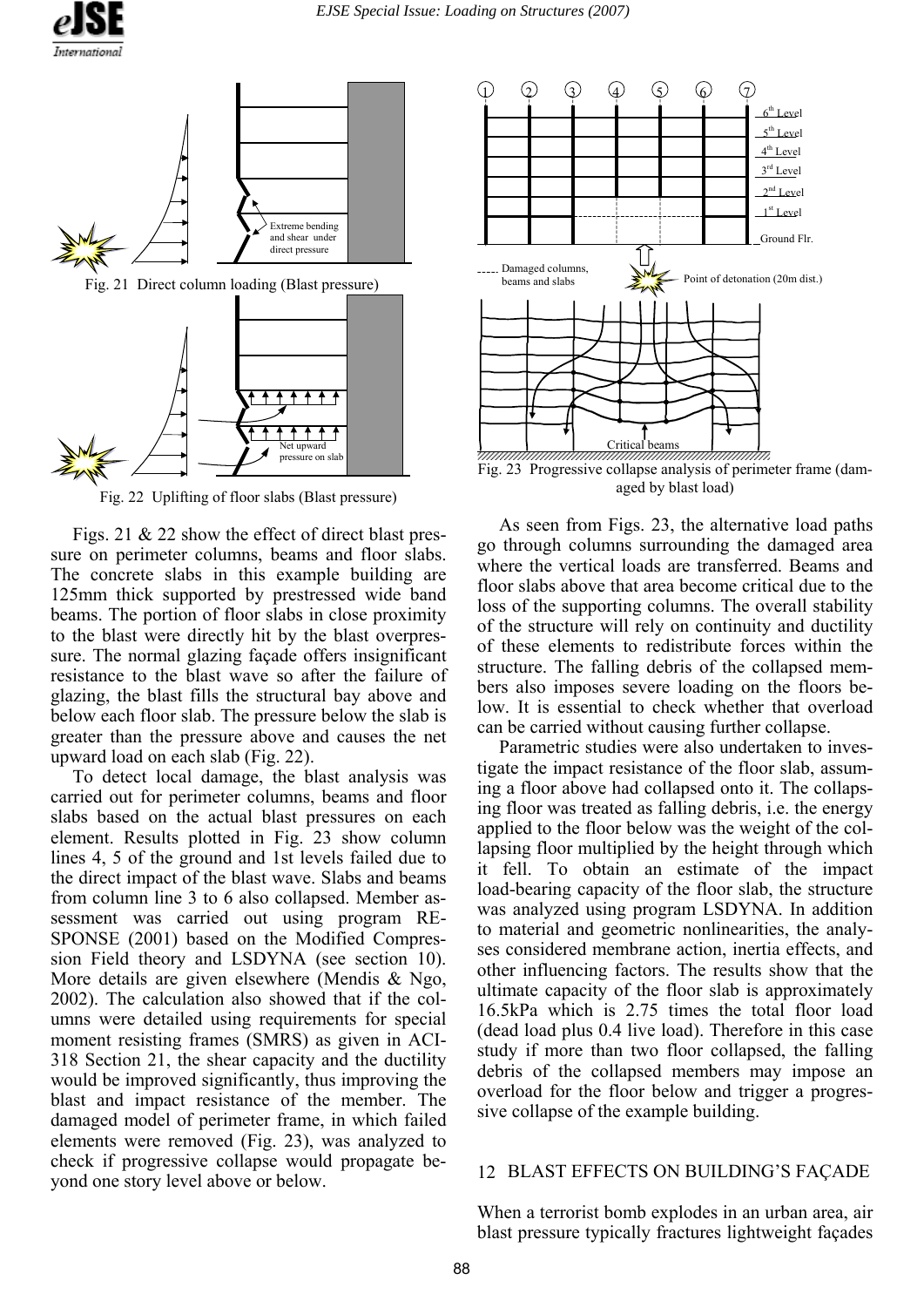

such as windows, causing catastrophic results. As a consequence of façade failure, the blast enters buildings, causing relatively superficial structural damage, but great disruption to the working environment and the mechanical and electrical services. Falling window glass shards cause injuries in addition to those resulting from blast pressure. Office fixtures and fittings are destroyed, and suspended ceiling and partitions are disturbed. Broken glass is projected everywhere, with particularly severe consequences for air conditioning systems.

Past events have shown that even relatively small explosions can cause significant window glass breakage, requiring as a minimum, window glass replacement and significant cleanup. Ideally, properly designed blast-resistant glazing should minimise, if not eliminate, flying and falling glass shards in any explosion. In addition, under air blast pressure loading, properly designed blast-resistant glazing should maintain closure of its fenestration, reducing cleanup costs and reducing pressure-related injuries. Even with blast-resistant glazing, air blast pressure will fracture windows, necessitating replacement. However, blast-resistant glazing should remain in its openings and reduce the urgency for immediate replacement.

Advanced computer codes such as CFD have been used to simulate the blast effects in the urban environment (Figs. 23, 24). A typical tall building subjected to a bomb blast detonated at different stand-off distances from the ground level was analysed in this study. The peak overpressure is 4.1MPa at the ground level and reduces rapidly up the height of the building. The average duration of loading was adopted as 15 milliseconds. Façade damage at different levels was assessed based on the blast pressure distribution and also using other in-house programs.



Fig. 24 CFD modelling of blast pressure on building structures (Mendis & Ngo, 2002)



Fig. 25 Distribution of blast pressure on building façade (Mendis & Ngo, 2002)

There are only few guidelines developed to design blast-resistant façades. One of those is TM 5- 1300, Structures to Resist the Effects of Accidental Explosions. In Section 6 of TM 5-1300, guidance is provided for the design, evaluation, and certification of windows to safely survive a prescribed blast environment described by a triangular-shaped pressuretime curve (Fig. 25). Window designs using monolithic (un-laminated) thermally tempered glass based on these guidelines can be expected to provide a probability of failure equivalent to that provided by current safety standards for safely resisting wind loads.

An example of a glazing system is illustrated in Fig. 25. The glazing is a rectangular, fully thermally tempered glazing panel having a long dimension, *a*; a short dimension, *b*; and thickness, *t*. The glass pane is simply supported along all four edges, with no in-plane and rotational restraints at the edges. The bending stiffness of the supporting elements of the panel is assumed to be an order of magnitude higher than that of the glass pane. Recent static and blast load tests indicate for a case in which the supporting frame deflects by up to 1/264 of the span distance, the glass pane resistance will not be significantly different to the ideal conditions of infinitely rigid supports.

The blast pressure loading is described by a peak triangular-shaped pressure-time curve as shown in Fig. 25. The blast pressure rises instantaneously to a peak blast pressure, B, and then decays linearly with a blast pressure duration, T. The pressure is uniformly distributed over the surface of the pane and applied normal to the pane.

The resistance function,  $r(X)$  (static uniform load, r as a function of centre deflection, X) for the plate accounts for both bending and membrane stresses. The effects of membrane stresses produce a nonlinear stiffness of the resistance-deflection function (Fig. 25). The design deflection, Xu is defined as the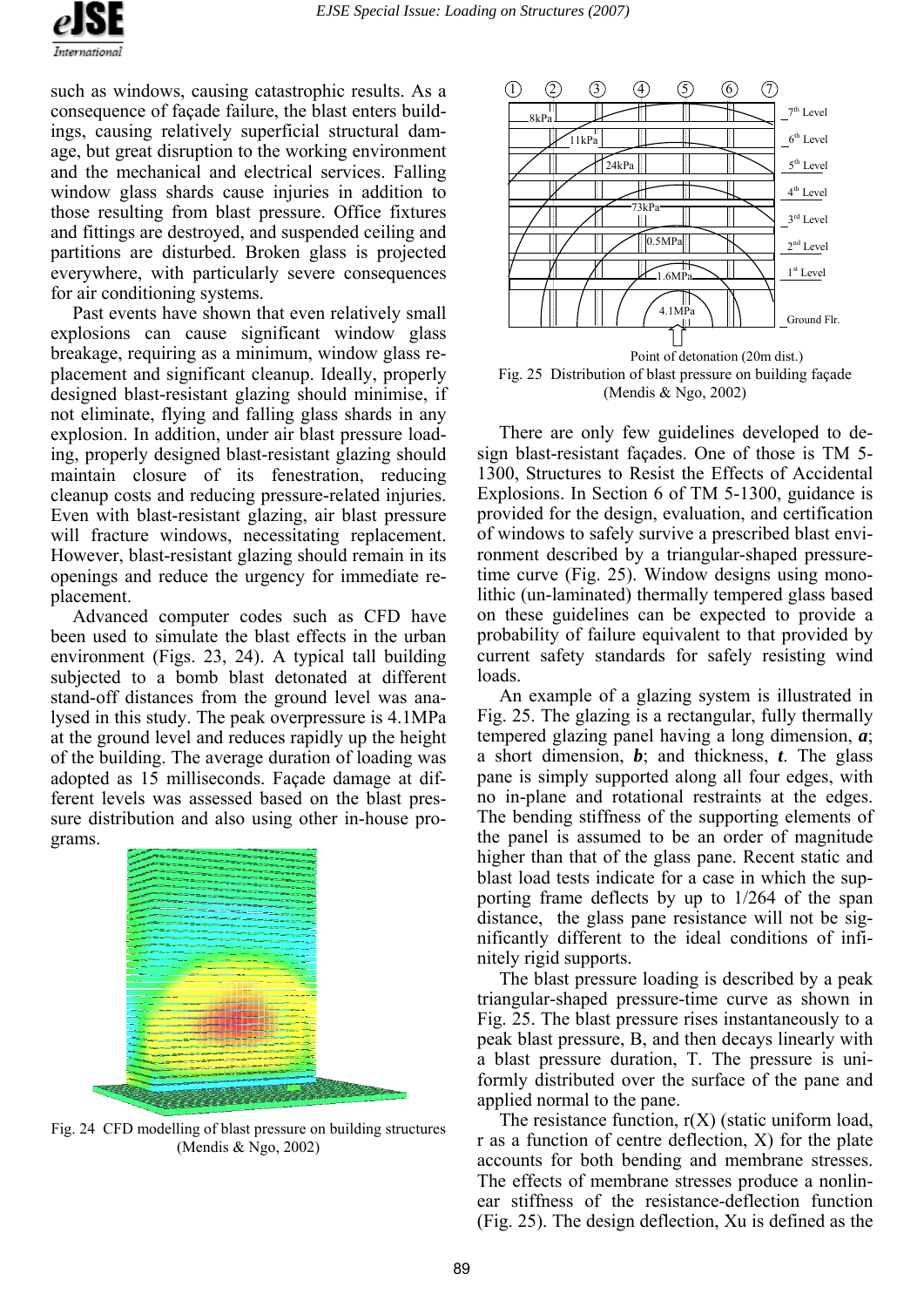

centre deflection where the maximum principle tensile stress at any point in the glass first reaches the design stress, fun. Typically, as the deflection of the plate exceeds a third of its thickness, the points of maximum stress will migrate from the centre and towards the corners of the plate.

The model, illustrated in Fig. 25 uses a singledegree-of-freedom system to simulate the dynamic response of the plate. The model calculates the peak blast pressures required to exceed the prescribed probability of failure. The model assumes that failure occurs when the maximum deflection exceeds ten times the glazing thickness. More details of dynamic analysis of the glazing system can be found in TM5-1300.



Figure 26 – Blast analysis for a glazing system

# *Design Charts*

In TM5-1300, guidelines are also provided in the form of load criteria for the design of both the glass panes and framing system for the window. The criteria account for both the bending and membrane stresses and their effect on maximum principle stresses and the nonlinear behaviour of glass panes. The criteria cover a broad range of design parameters for rectangular-shaped glass panes. Design charts (see Fig. 26 as an example) are presented for monolithic thermally tempered glazing with blast overpressure capacity up to 690 KPa, an aspect ratio of  $1.00 \le a/b \le 4.00$ , pane area  $0.1 \le ab \le 2.3$  m<sup>2</sup>, and nominal glass thickness 6mm  $\leq t \leq 20$ mm. An alternative method for blast capacity evaluation by

calculation is also provided in TM5-1300. This can be used to evaluate the blast capacity of glass when interpolation between charts is unadvisable, when design parameters are outside the limits of the chart.



Figure 27 - A design chart for tempered glass panel (TM5- 1300)

## 13 CONCLUSIONS

For high-risks facilities such as public and commercial tall buildings, design considerations against extreme events (bomb blast, high velocity impact) is very important. It is recommended that guidelines on abnormal load cases and provisions on progressive collapse prevention should be included in the current Building Regulations and Design Standards. Requirements on ductility levels also help improve the building performance under severe load conditions.

#### 14 REFERENCES

- 1. Baker, W.E., Cox, P.A., Westine, P.S., Kulesz, J.J. and Strehlow, R.A., *Explosion hazards and evaluation,* Elsevier Scientific Publishing Company, New York, 1983.
- 2. Biggs, J.M, *Introduction to Structural Dynamics,* McGraw-Hill, New York, 1964.
- 3. Brode, H.L., "Numerical solution of spherical blast waves", *Journal of Applied Physics*, American Institute of Physics, Ney York, 1955.
- 4. Comité Euro-International du Béton, *CEB-FIP Model Code 1990*, Redwood Books, Trowbridge, Wiltshire, UK, 1990.
- 5. DAHS CWE, *Technical Manual Design and Analysis of Hardened Structures to Conventional Weapons Effects,* U.S. Army Corps of Engineers (CEMP-ET), Washington DC, September, 1998.
- 6. DOE/TIC-11268. *A Manual for the Prediction of Blast and Fragment Loadings on Structures*, U.S. Department of Energy, Washington DC, 1992.
- 7. Dowling, A.R. and Harding, J., "Tensile properties of mild steel under high strain rates", *Proceedings of the 1st HERF Conf.*, University of Denver, Colorado, 1967.